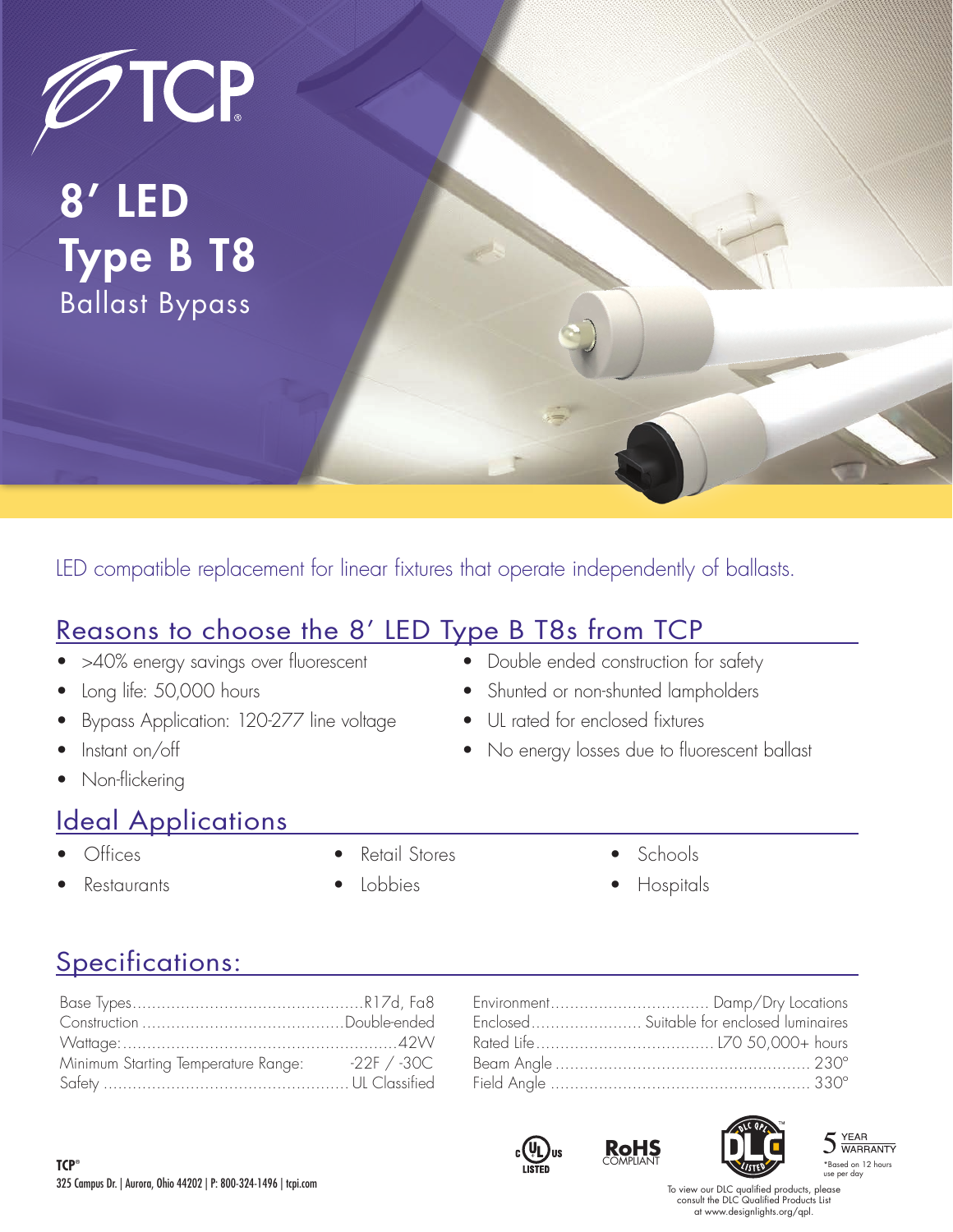

# 8' LED Type B T8

### Specifications:



UL Classified

### **Warranty**

Five years against defects in manufacturing

## Wiring Diagrams:



To view our DLC qualified products, please consult the DLC Qualified Products List at www.designlights.org/qpl.

**RoHS** COMPLIANT

 $\frac{1}{\sqrt{2}}$ us

\*Based on 12 hours use per day

 $5 \frac{YEAR}{WARRANTY}$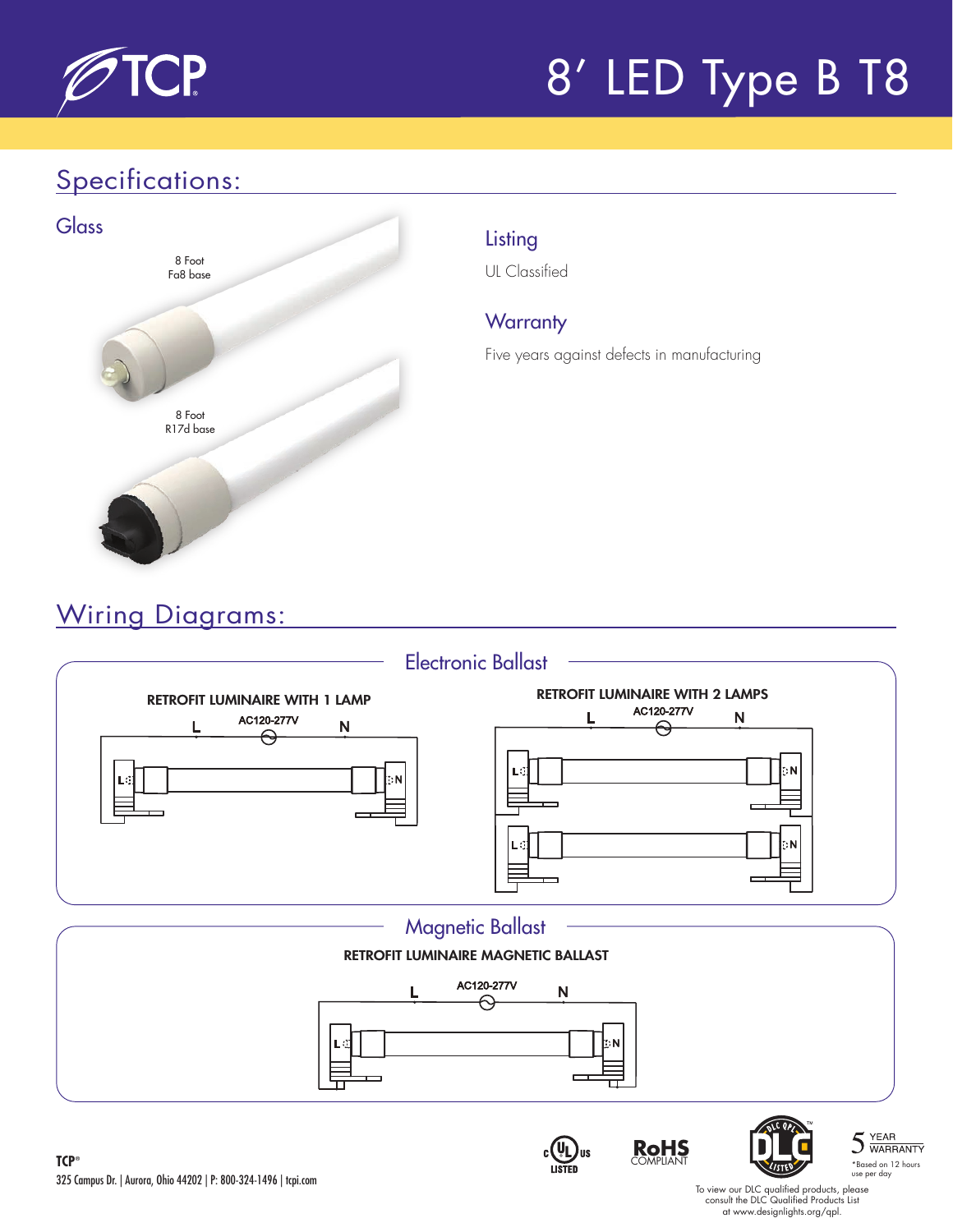

## 8' LED Type B T8

## LED Ballast Bypass T8 Tubes – 8'

| Item#                                                           | <b>Description</b>            | <b>DLC</b><br><b>QPL</b> | <b>LED</b><br><b>Wattage</b> | Voltage  | <b>Fluorescent</b><br><b>Equivalency</b> | <b>Lumens</b> | <b>LPW</b> | <b>Base</b>      | <b>CCT</b> | <b>CRI</b>      | Pack<br><b>Size</b> | <b>Master</b><br>Pack |
|-----------------------------------------------------------------|-------------------------------|--------------------------|------------------------------|----------|------------------------------------------|---------------|------------|------------------|------------|-----------------|---------------------|-----------------------|
| <b>GLASS</b>                                                    |                               |                          |                              |          |                                          |               |            |                  |            |                 |                     |                       |
| LED T8 BYPASS - 8' DOUBLE END - FA8 BASE (DLC LOOK-UP LT8F42B2) |                               |                          |                              |          |                                          |               |            |                  |            |                 |                     |                       |
| LT8F43B230KBP                                                   | LED 42W 8' T8 Fa8 DE BY 30K   | $\star$                  | 42                           | 120-277V | 75W                                      | 5300          | 126.1      | F <sub>0</sub> 8 | 3000K      | 80              | 10                  |                       |
| LT8F43B235KBP                                                   | LED 42W 8' T8 Fa8 DE BY 35K   | $\star$                  | 42                           | 120-277V | 7.5W                                     | 5300          | 126.1      | F <sub>0</sub> 8 | 3500K      | 80              | 10                  |                       |
| IT8F43B240KBP                                                   | LED 42W 8' T8 Fa8 DE BY 40K   | $\star$                  | 42                           | 120-277V | 7.5W                                     | 5400          | 128.5      | F <sub>0</sub> 8 | 4000K      | 80              | 10                  |                       |
| IT8F43B250KBP                                                   | LED 42W 8' T8 Fa8 DE BY 50K   | $\star$                  | 42                           | 120-277V | 75W                                      | 5500          | 130.9      | Fo <sub>8</sub>  | 5000K      | $80^{\circ}$    | 10                  |                       |
| LT8F43B265KBP                                                   | LED 42W 8' T8 Fa8 DE BY 65K   |                          | 42                           | 120-277V | 75W                                      | 5500          | 130.9      | Fa8              | 6500K      | 80              | 10                  |                       |
| LED T8 BYPASS - 8' DOUBLE END - R17D BASE                       |                               |                          |                              |          |                                          |               |            |                  |            |                 |                     |                       |
| IT8R43B230KBP                                                   | LED 42W 8' T8 R17d DE BY 30K  |                          | 42                           | 120-277V | 75W                                      | 5300          | 133.3      | R17d             | 3000K      | 80 <sup>°</sup> | 10                  |                       |
| IT8R43B235KBP                                                   | LED 42W 8' T8 R17d DE BY 35K  |                          | 42                           | 120-277V | 75W                                      | 5300          | 133.3      | R17d             | 3500K      | $80^{\circ}$    | 10                  |                       |
| LT8R43B240KBP                                                   | IFD 42W 8' T8 R17dDF BY 40K   |                          | 42                           | 120-277V | 75W                                      | 5400          | 140.7      | R17d             | 4000K      | 80              | 10                  |                       |
| IT8R43B250KBP                                                   | LED 42W 8' T8 R17d DE BY 50K  |                          | 42                           | 120-277V | 75W                                      | 5500          | 148.1      | R17d             | 5000K      | 80              | 10 <sup>2</sup>     |                       |
| IT8R43B26.5KBP                                                  | IFD 42W 8' T8 R17d DF BY 6.5K |                          | 42                           | 120-277V | 7.5W                                     | 5500          | 148.1      | R17d             | 6500K      | 80              | 10                  |                       |









To view our DLC qualified products, please consult the DLC Qualified Products List at www.designlights.org/qpl.